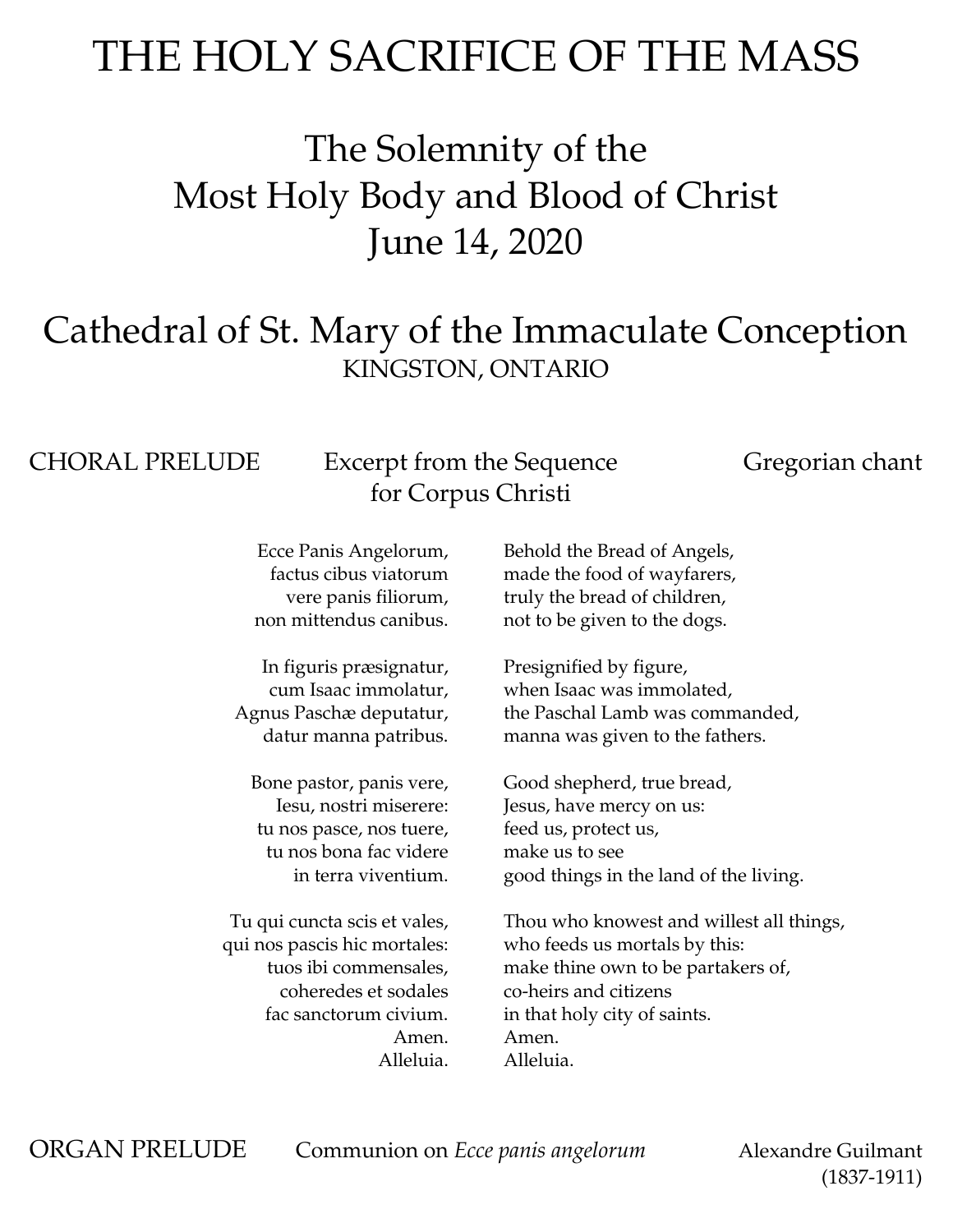### ENTRANCE ANTIPHON *(sung by choir)*

He fed them with the finest of wheat, alleluia; and with honey from the rock he satisfied them, alleluia, alleluia.

(Psalm 81:17)

## **E** Introductory Rites &

#### GREETING

|      | CELEBRANT: In the name of the Father, $\mathbf{\Psi}$ and of the Son, and of the Holy Spirit.                               |
|------|-----------------------------------------------------------------------------------------------------------------------------|
| ALL: | Amen.                                                                                                                       |
|      | CELEBRANT: The grace of our Lord Jesus Christ,<br>the love of God,<br>and the communion of the Holy Spirit be with you all. |
| ALL: | And with your spirit.                                                                                                       |

#### PENITENTIAL ACT

|                           | CELEBRANT: Let us acknowledge our sins,<br>and so prepare ourselves to celebrate the sacred mysteries. |
|---------------------------|--------------------------------------------------------------------------------------------------------|
| <b>CELEBRANT:</b><br>ALL: | You were sent to heal the contrite of heart: Lord, have mercy.<br>Lord, have mercy.                    |
| <b>CELEBRANT:</b><br>ALL: | You came to call sinners: Christ, have mercy.<br>Christ, have mercy.                                   |
|                           | CELEBRANT: You are seated at the right hand of the Father to intercede for us.<br>Lord, have mercy.    |
| ALL:                      | Lord, have mercy.                                                                                      |
| <b>CELEBRANT:</b>         | May almighty God have mercy on us, forgive us our sins,<br>and bring us to everlasting life.           |

**ALL: Amen.**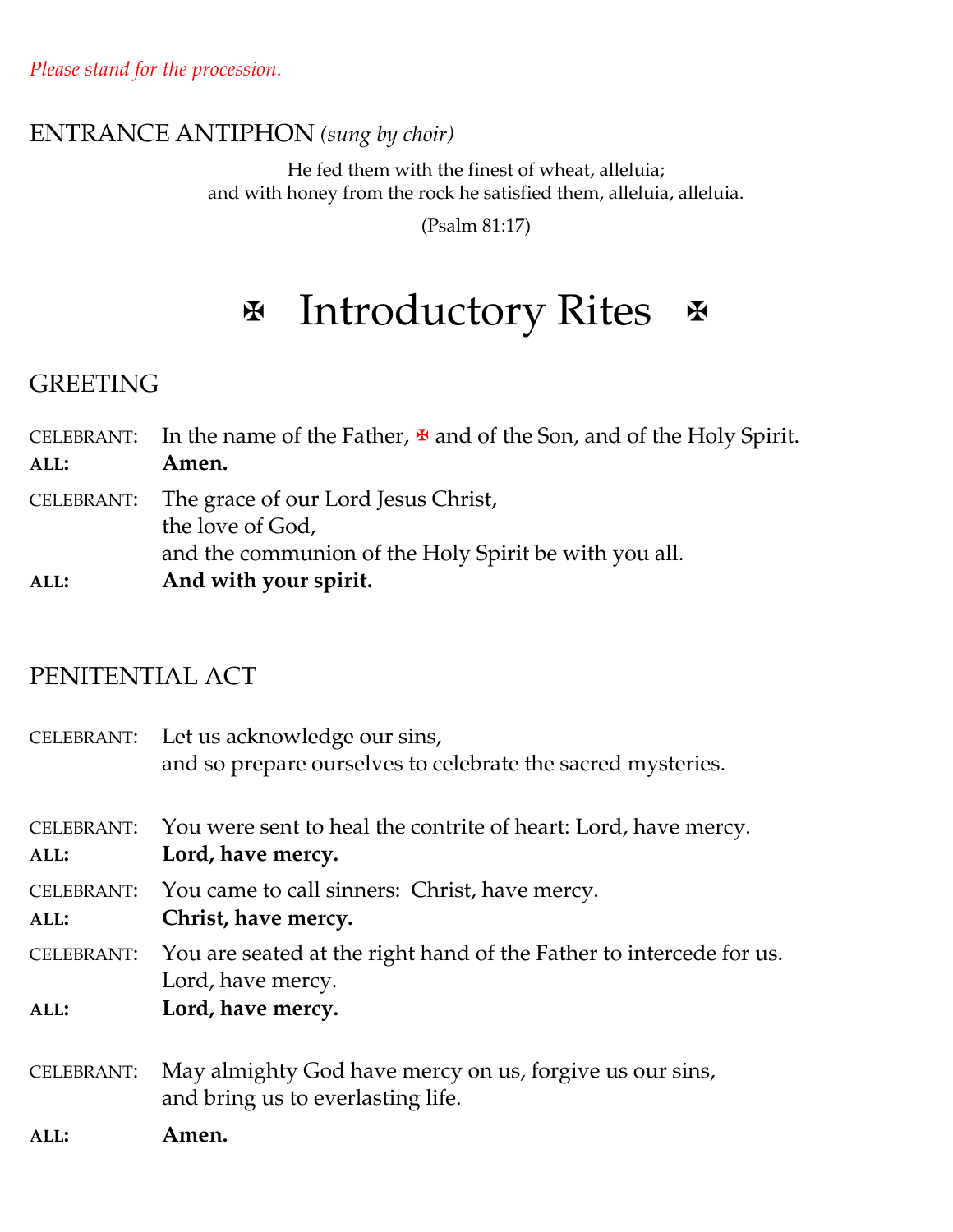#### GLORIA *(spoken)*

Glory to God in the highest, and on earth peace to people of good will.

We praise you, we bless you, we adore you, we glorify you, we give you thanks for your great glory, Lord God, heavenly King, O God, almighty Father.

Lord Jesus Christ, Only Begotten Son, Lord God, Lamb of God, Son of the Father, you take away the sins of the world, have mercy on us; you take away the sins of the world, receive our prayer; you are seated at the right hand of the Father, have mercy on us.

For you alone are the Holy One, you alone are the Lord, you alone are the Most High, Jesus Christ, with the Holy Spirit, in the glory of God the Father. Amen.

### OPENING PRAYER

**ALL RESPOND: Amen.**

*Please be seated.*

# $\mathbb F$  The Liturgy of the Word  $\mathbb F$

READING I *Deuteronomy 8:2-3,14b-16a* LECTOR: The Word of the Lord. **ALL: Thanks be to God.**

RESPONSORIAL PSALM *Psalm 147:12-13, 14-15, 19-20*

 **Response: Praise the Lord, Jerusalem.**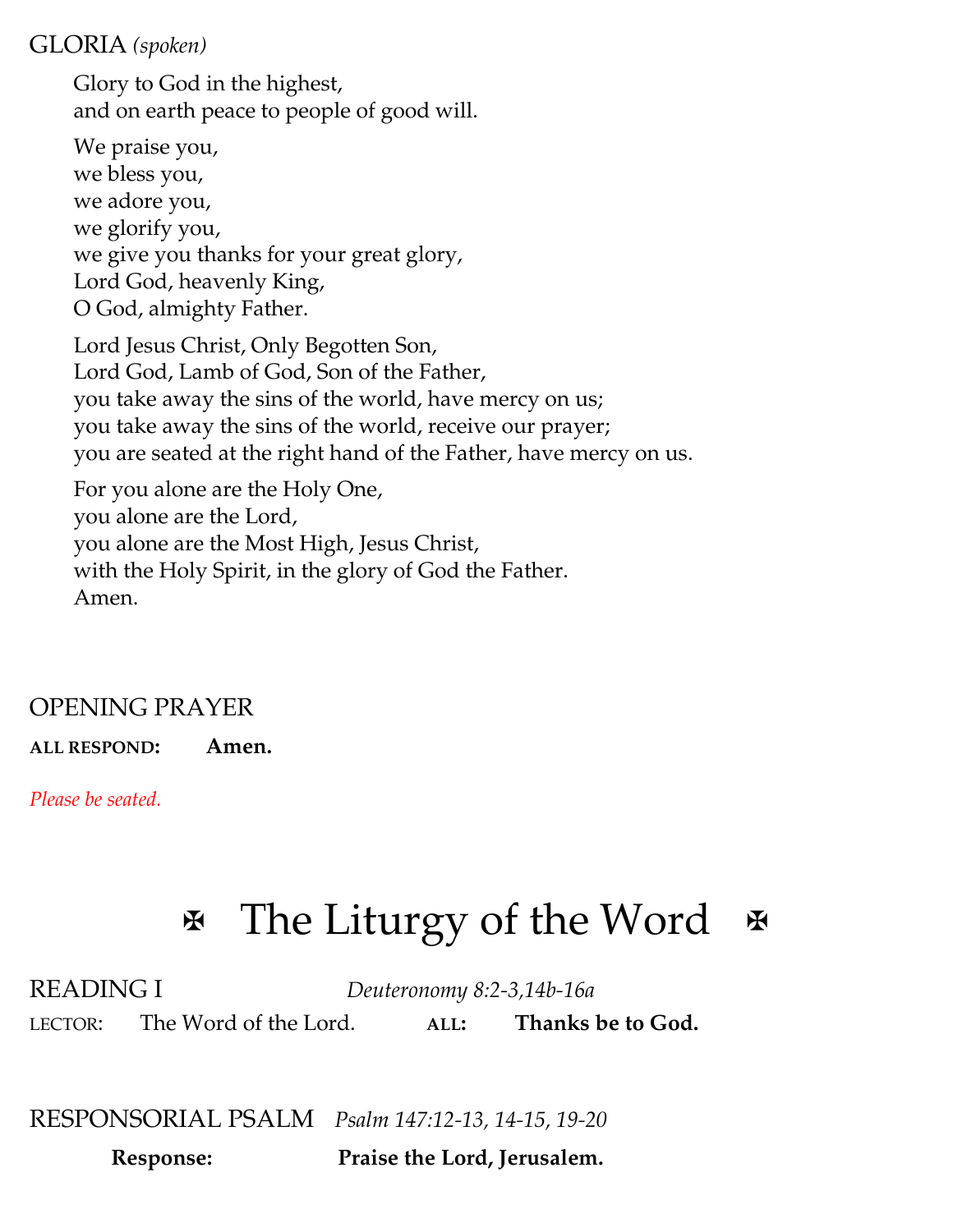READING II *I Corinthians 10:16-17*

#### SEQUENCE *(omitted)*

#### *Please stand.* GOSPEL ACCLAMATION *(sung by choir)*

#### I am the living bread from heaven, says the Lord; whoever eats this bread will live for ever.

(John 6:51)

#### THE HOLY GOSPEL *John 5:51-58*

| DEACON OR CELEBRANT: The Lord be with you. |                                                                        |
|--------------------------------------------|------------------------------------------------------------------------|
| ALL:                                       | And with your spirit.                                                  |
|                                            | DEACON OR CELEBRANT: A reading from the holy Gospel according to John. |
| ALL:                                       | Glory to you, O Lord.                                                  |

#### *Following the Gospel:*

|      | DEACON OR CELEBRANT: The Gospel of the Lord. |
|------|----------------------------------------------|
| ALL: | <b>Praise to you, Lord Jesus Christ.</b>     |

# *Please be seated.*

HOMILY Father Shawn J. Hughes Rector, St. Mary's Cathedral

*Please stand.* NICENE CREED *(omitted)*

#### GENERAL INTERCESSIONS *(omitted)*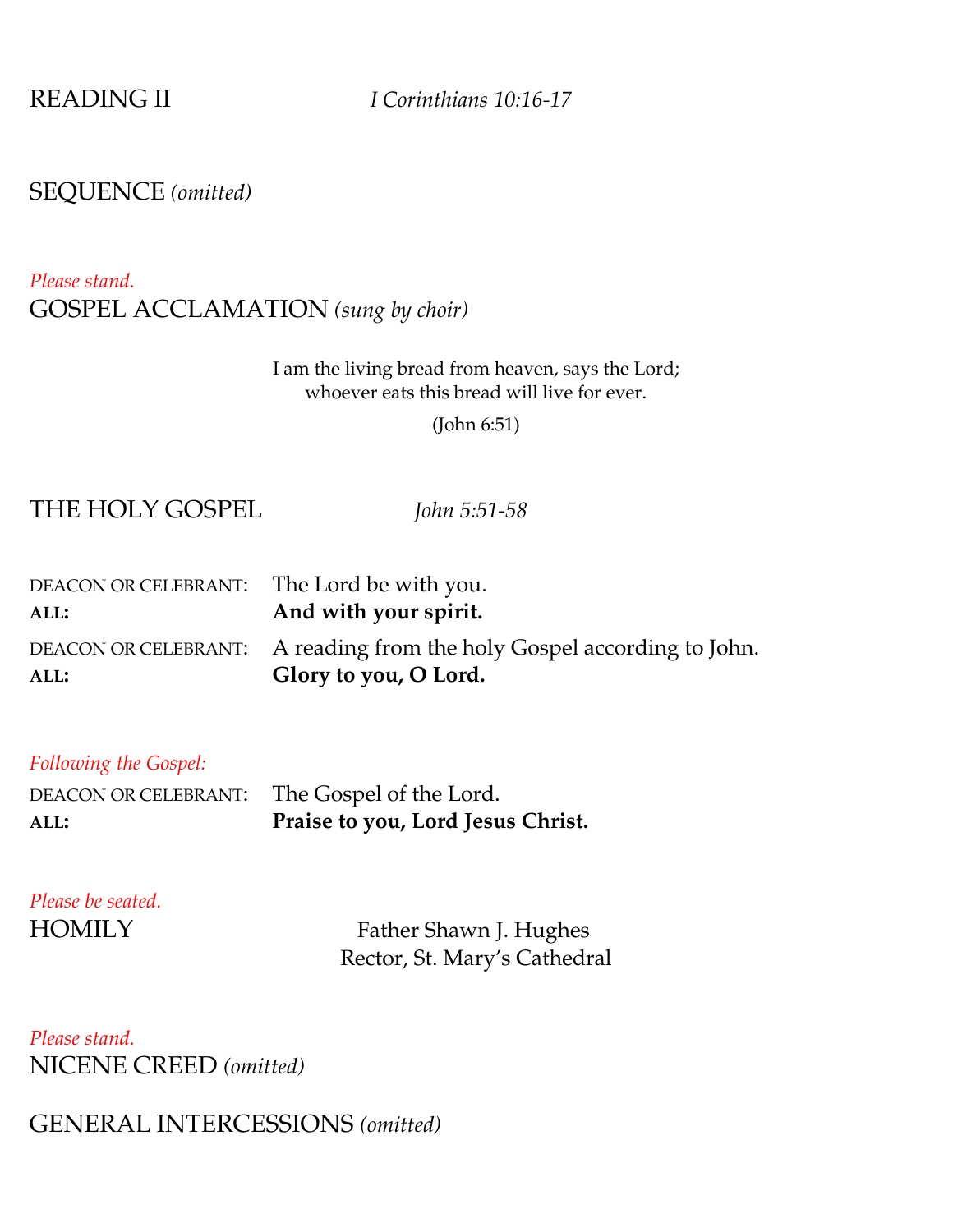# **Ex** Liturgy of the Eucharist

| Please be seated.<br><b>CELEBRANT:</b> | Blessed are you, Lord God of all creation,<br>for through your goodness we have received the bread we offer you:<br>fruit of the earth and work of human hands,<br>it will become for us the bread of life. |
|----------------------------------------|-------------------------------------------------------------------------------------------------------------------------------------------------------------------------------------------------------------|
| ALL:                                   | Blessed be God for ever.                                                                                                                                                                                    |
| <b>CELEBRANT:</b>                      | Blessed are you, Lord God of all creation,<br>for through your goodness we have received the wine we offer you:<br>fruit of the vine and work of human hands,<br>it will become our spiritual drink.        |
| ALL:                                   | <b>Blessed be God for ever.</b>                                                                                                                                                                             |

#### *Please stand.*

| <b>CELEBRANT:</b> | Pray, my brothers and sisters, that my sacrifice and yours |
|-------------------|------------------------------------------------------------|
|                   | may be acceptable to God, the almighty Father.             |

**ALL: May the Lord accept the sacrifice at your hands for the praise and glory of his name, for our good and the good of all his holy Church.**

#### PREFACE DIALOGUE

| CELEBRANT: The Lord be with you. ALL: And with your spirit. |                                   |
|-------------------------------------------------------------|-----------------------------------|
| CELEBRANT: Lift up your hearts.                             | ALL: We lift them up to the Lord. |
| CELEBRANT: Let us give thanks<br>to the Lord, our God.      | ALL: It is right and just.        |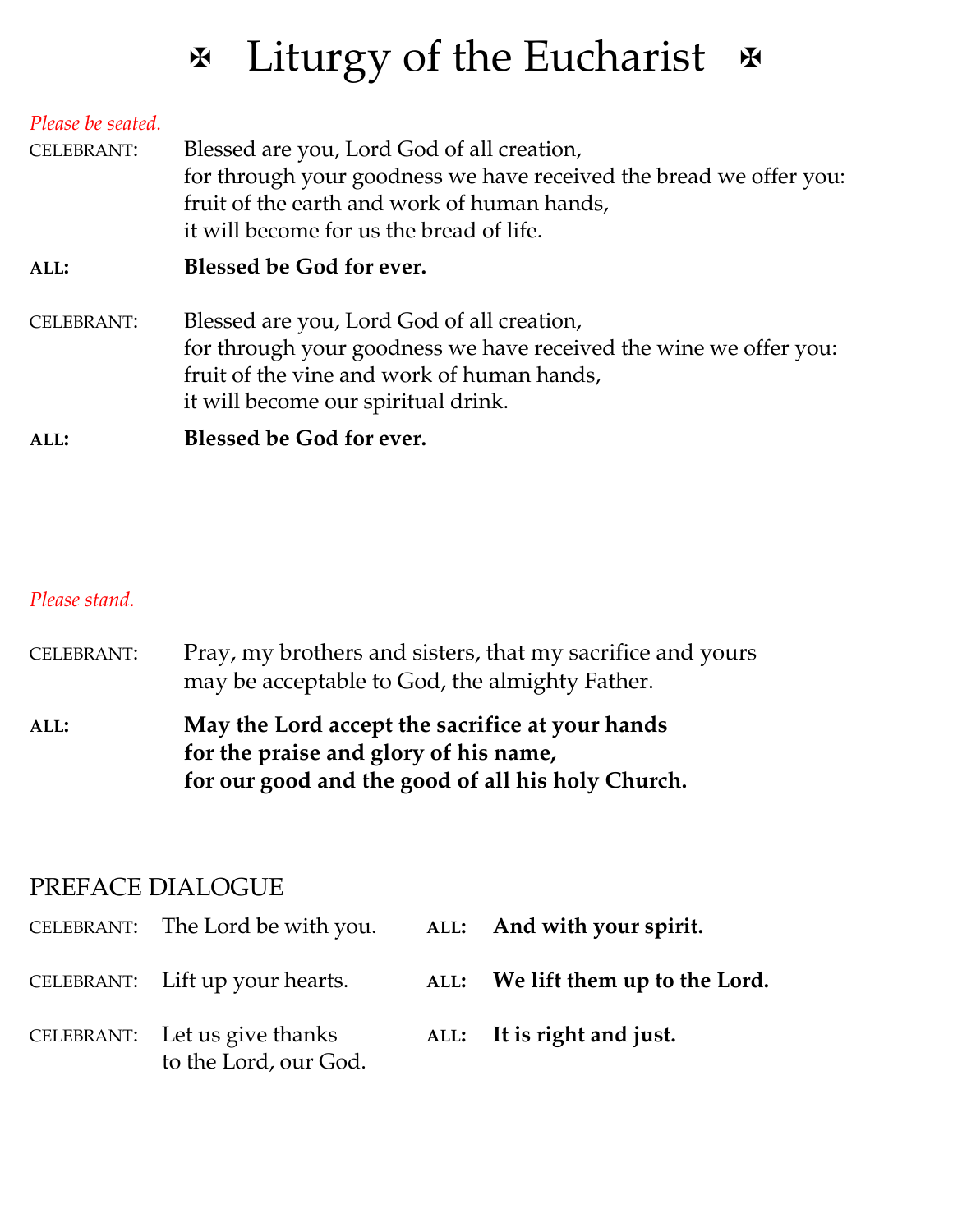#### **EUCHARISTIC PRAYER**

#### *Please stand.* THE LORD'S PRAYER

**ALL: Our Father, who art in heaven, hallowed be thy name; thy kingdom come; thy will be done on earth as it is in heaven. Give us this day our daily bread; and forgive us our trespasses as we forgive those who trespass against us; and lead us not into temptation, but deliver us from evil.** 

CELEBRANT: Deliver us, Lord, we pray, from every evil, graciously grant peace in our days, that, by the help of your mercy, we may always be free from sin and safe from all distress, as we await the blessed hope and the coming of our Saviour, Jesus Christ.

**ALL: For the kingdom, the power and the glory are yours, now and forever.**

#### FRACTION RITE

#### *Please kneel.*

- CELEBRANT: Behold the Lamb of God; behold him who takes away the sins of the world. Blessed are those called to the supper of the Lamb.
- **ALL: Lord, I am not worthy that you should enter under my roof, but only say the word and my soul shall be healed.**

#### SOLEMN BLESSING

**ALL RESPOND: Amen.**

#### DISMISSAL

**ALL RESPOND: Thanks be to God.**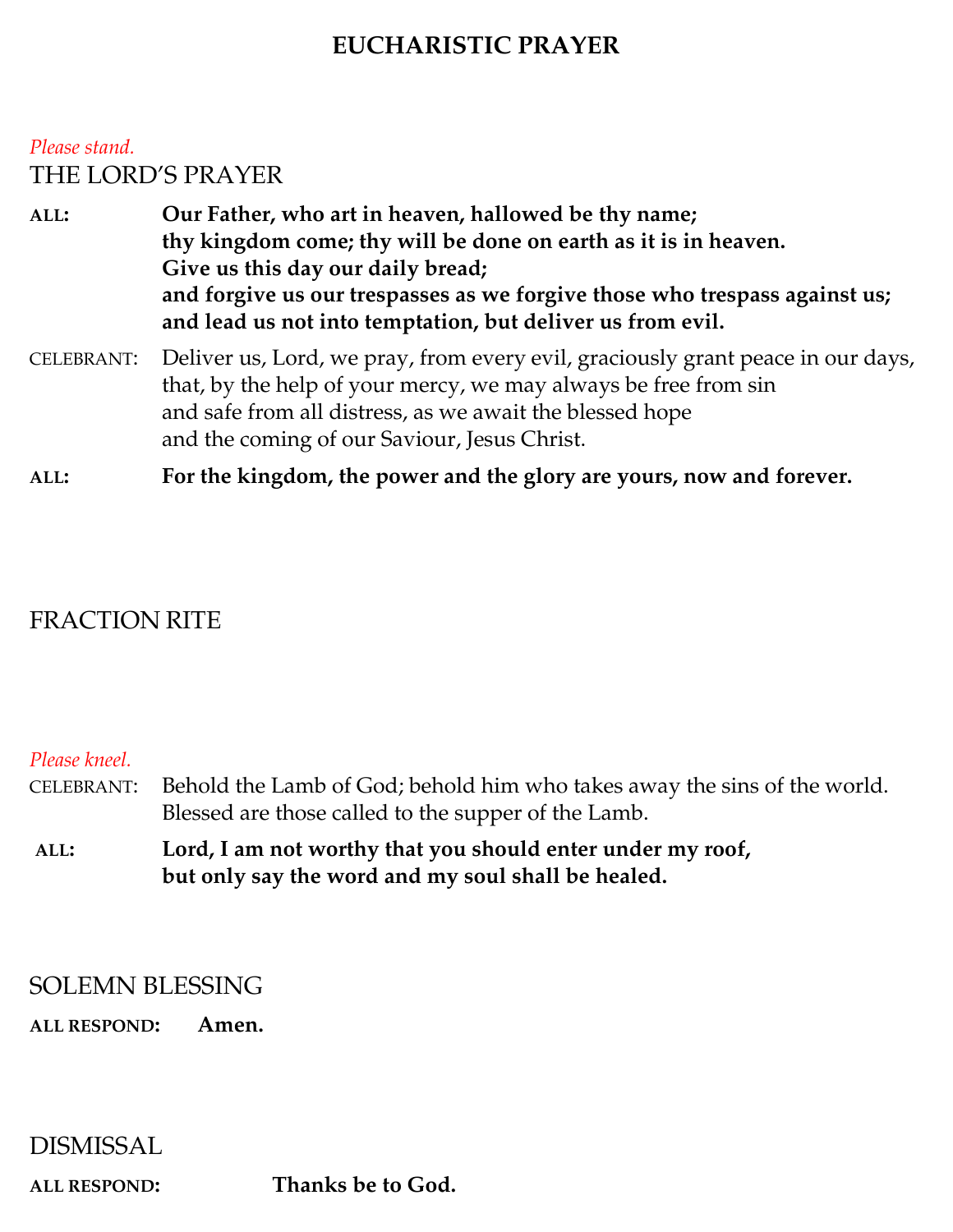#### **DISTRIBUTION OF HOLY COMMUNION**

#### COMMUNION ANTIPHON *(sung by choir)*

He who eats my flesh and drinks my blood abides in me, and I in him, says the Lord.

(John 6:57)

#### COMMUNION MOTET *Ave verum corpus* William Byrd

(1543-1623)

*Cuius latus perforatum, unda fluxit sanguine.* From whose pierced side flowed blood. *Esto nobis prægustatum in mortis examine:* Be for us a foretaste in the trial of death.

*Ave verum corpus, natum de Maria Virgine,* Hail the true body, born of the Virgin Mary: *Vere passum, immolatum in cruce pro homine:* Truly suffering, was sacrificed on the cross for mankind, *O dulcis, O pie, O Jesu, fili Mariæ,* O sweet, O merciful, O Jesus, Son of Mary, *Miserere mei. Amen.* Have mercy on me. Amen.

#### ACT OF SPIRITUAL COMMUNION

My Jesus,

I believe that You are present in the Most Holy Sacrament. I love You above all things, and I desire to receive You into my soul. Since I cannot at this moment receive You sacramentally, come at least spiritually into my heart. I embrace You as if You were already there and unite myself wholly to You. Never permit me to be separated from You.

Amen.